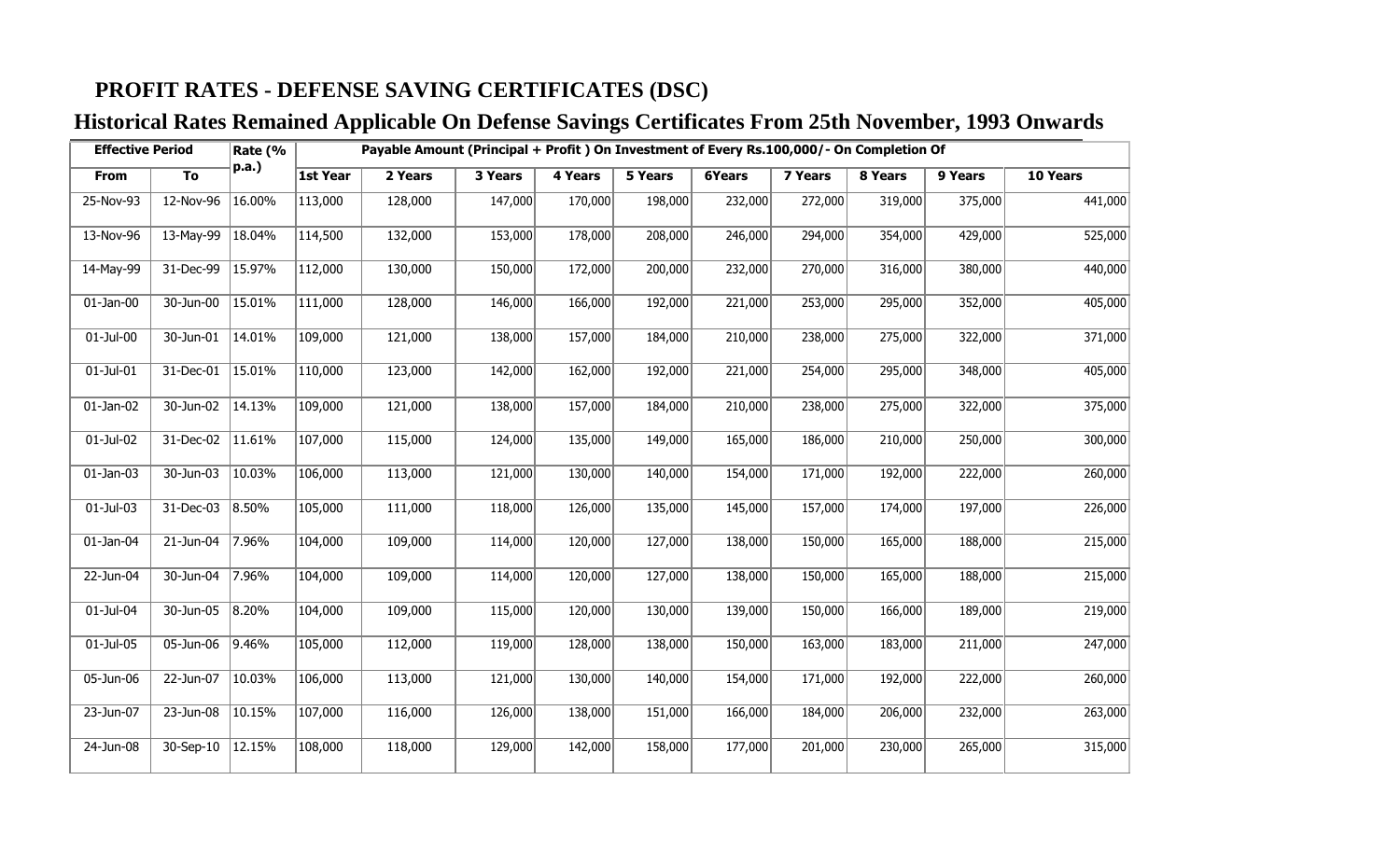| $01-Oct-10$  | 31-Dec-10       | 12.60% | 108,000 | 117,000 | 128,000 | 140,000 | 158,000 | 180,000 | 210,000              | 245,000 | 285,000 | 327,630 |
|--------------|-----------------|--------|---------|---------|---------|---------|---------|---------|----------------------|---------|---------|---------|
| $01$ -Jan-11 | 30-Sep-11       | 13.55% | 108,000 | 117,000 | 128,000 | 142,000 | 160,000 | 183,000 | 213,000              | 251,000 | 298,000 | 356,000 |
| $01-Oct-11$  | 31-Dec-11       | 12.68% | 107,000 | 115,000 | 125,000 | 138,000 | 155,000 | 176,000 | 202,000              | 235,000 | 277,000 | 330,000 |
| $01$ -Jan-12 | 31-Mar-12       | 11.90% | 105,500 | 112,000 | 120,000 | 131,000 | 146,000 | 166,000 | 191,000              | 222,000 | 260,000 | 308,000 |
| 01-Apr-12    | 30-Jun-12       | 12.33% | 107,000 | 115,000 | 125,000 | 138,000 | 155,000 | 176,000 | 202,000              | 234,000 | 273,000 | 320,000 |
| $01$ -Jul-12 | 26-Aug-12       | 12.68% | 107,000 | 115,000 | 125,000 | 138,000 | 155,000 | 176,000 | 202,000              | 235,000 | 277,000 | 330,000 |
| 27-Aug-12    | 11-Oct-12       | 11.50% | 107,000 | 115,000 | 124,000 | 135,000 | 148,000 | 165,000 | 187,000              | 215,000 | 251,000 | 297,000 |
| 12-Oct-12    | 31-Dec-12       | 11.04% | 106,000 | 113,000 | 121,000 | 131,000 | 144,000 | 161,000 | 182,000              | 208,000 | 242,000 | 285,000 |
| $01$ -Jan-13 | 30-Jun-13       | 10.84% | 106,000 | 113,000 | 121,000 | 131,000 | 144,000 | 160,000 | 180,000              | 205,000 | 238,000 | 280,000 |
| $01$ -Jul-13 | 30-Sep-13       | 10.36% | 106,000 | 113,000 | 121,000 | 130,000 | 140,000 | 153,000 | 170,000              | 192,000 | 224,000 | 268,000 |
| $01-Oct-13$  | $31$ -Dec-13    | 11.61% | 106,000 | 113,000 | 122,000 | 133,000 | 147,000 | 164,000 | 185,000              | 210,000 | 245,000 | 300,000 |
| $01$ -Jan-14 | 30-Sep-14       | 12.26% | 106,000 | 113,000 | 122,000 | 134,000 | 149,000 | 168,000 | 192,000              | 223,000 | 264,000 | 318,000 |
| $01-Oct-14$  | 30-Nov-14       | 12.75% | 106,000 | 113,000 | 122,000 | 134,000 | 150,000 | 171,000 | 198,000              | 233,000 | 277,000 | 332,000 |
| 01-Dec-14    | $31$ -Jan- $15$ | 11.08% | 106,000 | 113,000 | 121,000 | 131,000 | 144,000 | 161,000 | $\overline{182,000}$ | 208,000 | 242,000 | 286,000 |
| $01$ -Feb-15 | 31-Mar-15       | 9.50%  | 105,000 | 111,000 | 117,000 | 124,000 | 133,000 | 145,000 | 162,000              | 184,000 | 212,000 | 248,000 |
| 01-Apr-15    | 31-May-15 8.92% |        | 105,000 | 111,000 | 118,000 | 126,000 | 135,000 | 146,000 | 160,000              | 178,000 | 203,000 | 235,000 |
| $01$ -Jun-15 | $31 -$ Jul-15   | 8.68%  | 105,000 | 111,000 | 118,000 | 126,000 | 135,000 | 146,000 | 160,000              | 178,000 | 201,000 | 230,000 |
| 01-Aug-15    | 30-Sep-15       | 9.15%  | 105,000 | 111,000 | 118,000 | 126,000 | 135,000 | 146,000 | 160,000              | 178,000 | 204,000 | 240,000 |
| 01-Oct-15    | 30-Nov-15       | 8.87%  | 105,000 | 111,000 | 118,000 | 126,000 | 135,000 | 146,000 | 160,000              | 178,000 | 202,000 | 234,000 |
| 01-Dec-15    | $31$ -Jan-16    | 8.68%  | 105,000 | 111,000 | 118,000 | 126,000 | 135,000 | 146,000 | 160,000              | 178,000 | 201,000 | 230,000 |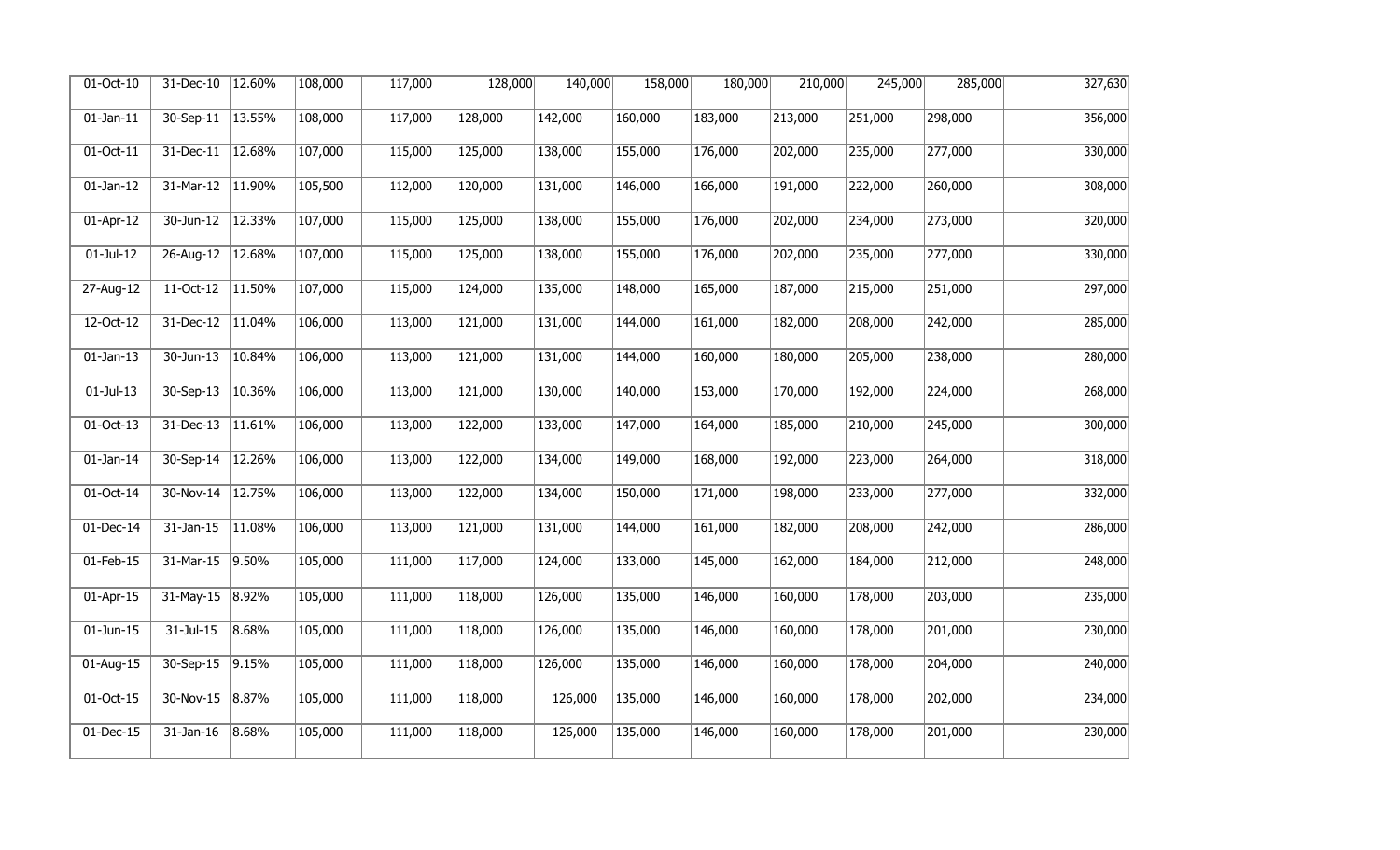| 01-Feb-16     | 31-Mar-16       | $ 8.40\%$ | 105,000 | 111,000 | 118,000 | 126,000 | 135,000 | 146,000 | 159,000 | 175,000 | 196,000 | 224,000 |
|---------------|-----------------|-----------|---------|---------|---------|---------|---------|---------|---------|---------|---------|---------|
| 01-Apr-16     | 31-May-16       | 7.80%     | 105,000 | 111,000 | 118,000 | 126,000 | 135,000 | 145,000 | 157,000 | 172,000 | 190,000 | 212,000 |
| $01$ -Jun-16  | 31-Jul-16       | 7.70%     | 105,000 | 111,000 | 118,000 | 126,000 | 135,000 | 145,000 | 157,000 | 171,000 | 188,000 | 210,000 |
| 01-Aug-16     | 30-Sep-16       | 7.33%     | 105,000 | 111,000 | 118,000 | 126,000 | 135,000 | 145,000 | 156,000 | 169,000 | 184,000 | 203,000 |
| 01-Oct-16     | $31$ -Jan- $17$ | 7.44%     | 105,000 | 111,000 | 118,000 | 126,000 | 135,000 | 145,000 | 156,000 | 169,000 | 185,000 | 205,000 |
| 01-Feb-17     | 30-Apr-18       | 7.54%     | 105,000 | 111,000 | 118,000 | 126,000 | 135,000 | 145,000 | 157,000 | 171,000 | 187,000 | 207,000 |
| $01$ -May-18  | 30-June-18      | 8.10%     | 105,000 | 111,000 | 118,000 | 126,000 | 135,000 | 146,000 | 159,000 | 175,000 | 194,000 | 218,000 |
| $01$ -July-18 | 31-Aug-18       | 8.30%     | 105,000 | 111,000 | 118,000 | 126,000 | 135,000 | 146,000 | 159,000 | 175,000 | 195,000 | 222,000 |
| $01-Sep-18$   | 31-Oct-18       | 9.05%     | 105,000 | 111,000 | 118,000 | 126,000 | 136,000 | 148,000 | 163,000 | 182,000 | 206,000 | 238,000 |
| 01-Nov-18     | 31-Dec-18       | 10.03%    | 106,000 | 113,000 | 121,000 | 130,000 | 140,000 | 154,000 | 172,000 | 195,000 | 224,000 | 260,000 |
| $01$ -Jan-19  | 30-June-19      | 12.47%    | 108,000 | 117,000 | 127,000 | 139,000 | 155,000 | 175,000 | 200,000 | 230,000 | 270,000 | 324,000 |
| 01-July-19    | 31-Oct-19       | 13.01%    | 109,000 | 119,000 | 130,000 | 144,000 | 161,000 | 182,000 | 209,000 | 242,000 | 285,000 | 340,000 |
| 01-Nov-19     | 31-Dec-19       | 10.68%    | 106,000 | 113,000 | 121,000 | 131,000 | 144,000 | 161,000 | 182,000 | 218,000 | 228,000 | 276,000 |
| $01$ -Jan-20  | Till Date       | 10.40%    | 106,000 | 113,000 | 121,00  | 130,000 | 142,000 | 158,000 | 178,000 | 203,000 | 233,000 | 269,000 |

Note: The above payable amounts have been worked out on Rs.100, 000/-. You can easily calculate your investment by dividing the relevant amount of the table with 100,000 and then